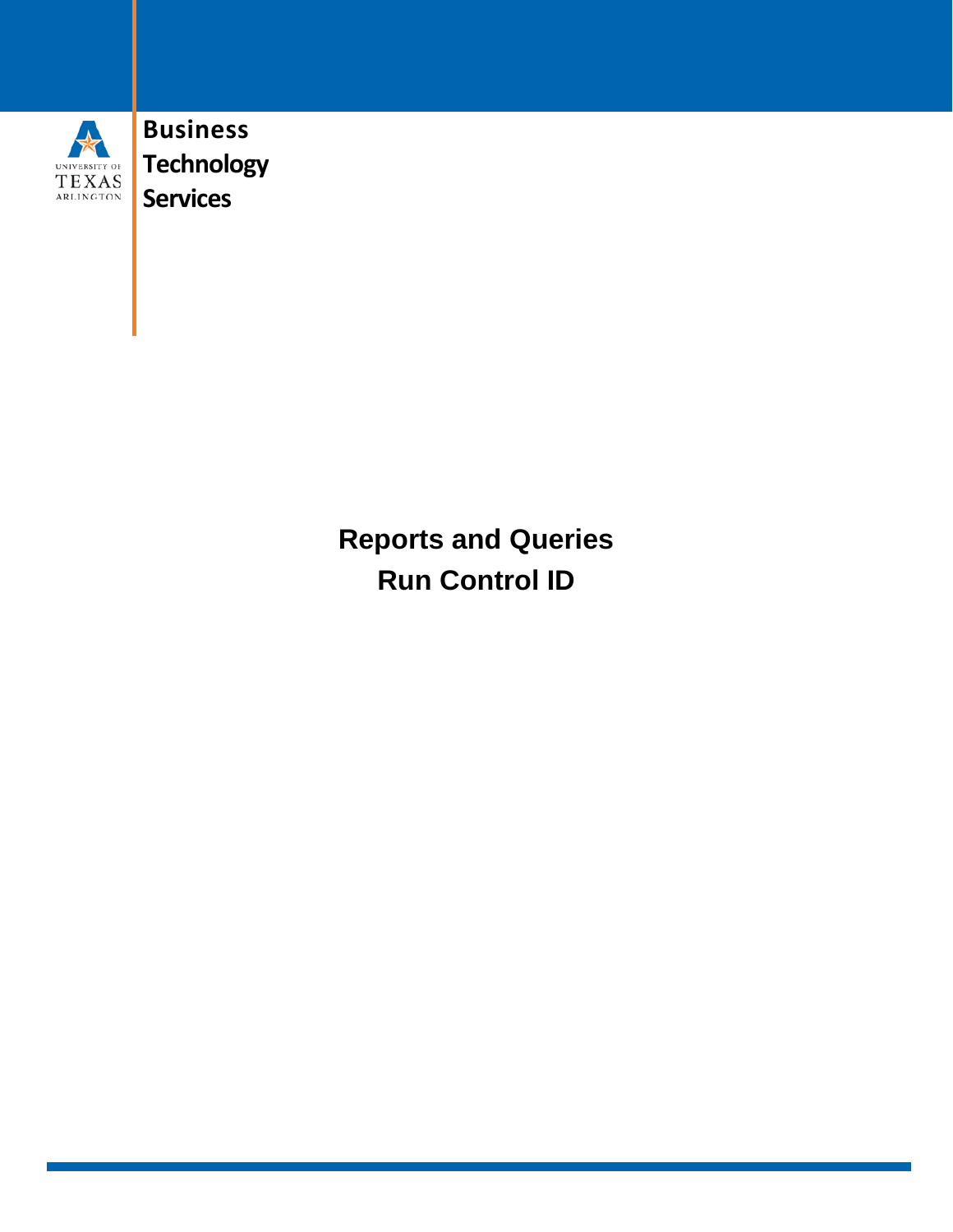# **Table of Contents**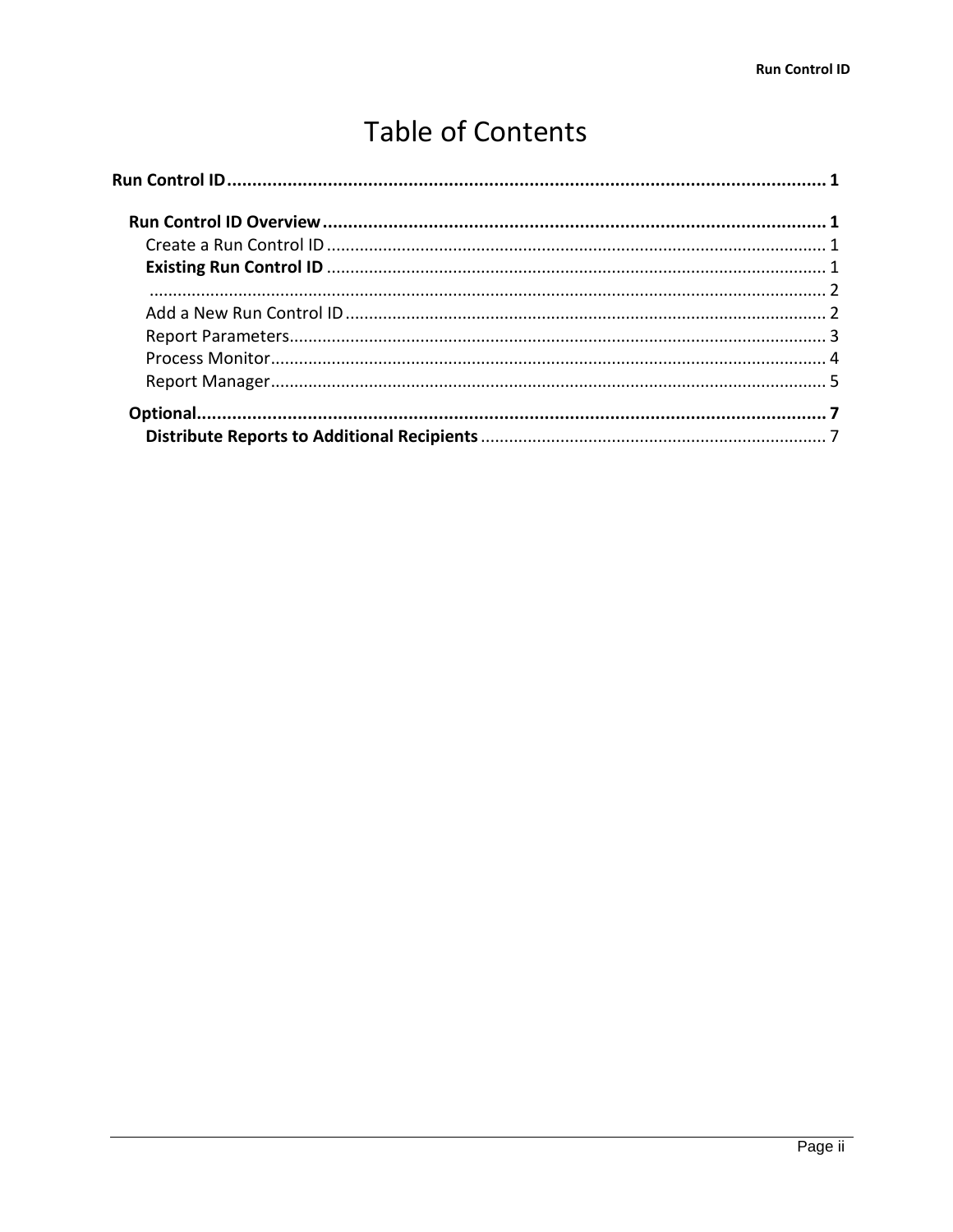# <span id="page-2-0"></span>**Run Control ID**

## <span id="page-2-1"></span>**Run Control ID Overview**

To run a process or job in UT Share, a set of parameters must be provided. Those parameters are attached to a **Run Control ID** name. The Run Control ID name only needs to be created and saved the first time you run the report, it can then be re-used the next time the report is generated.

- Creating a Run Control is a preliminary step that must be completed before you run any process or report in UT Share.
- The parameters specify what information should appear on the report. Instead of entering the same values each time you run the report, a run control is created and saved with those settings.
- Once the reports are created, they will be available to view using Report Manager.

#### <span id="page-2-2"></span>Create a Run Control ID

Starting from the UT Share Main Menu, you will navigate to the desired page that requires a Run Control ID.

1. Click on **Main Menu - UTZ Customizations - Commitment Accounting - Reports.**



A list of reports presents.

- 2. Select a report to create a run control ID.
- 3. Two tabs display; Find an **Existing Value and Add a New Value**.
- <span id="page-2-3"></span>4. Use one of the following options:

#### **Existing Run Control ID**

Find an Existing Value tab - Use the Find Existing Value tab to search for an existing Run Control ID that was created before.

- a) Click the **Find an Existing Value** tab.
- b) Choose a condition option beside **the Run Control ID** field.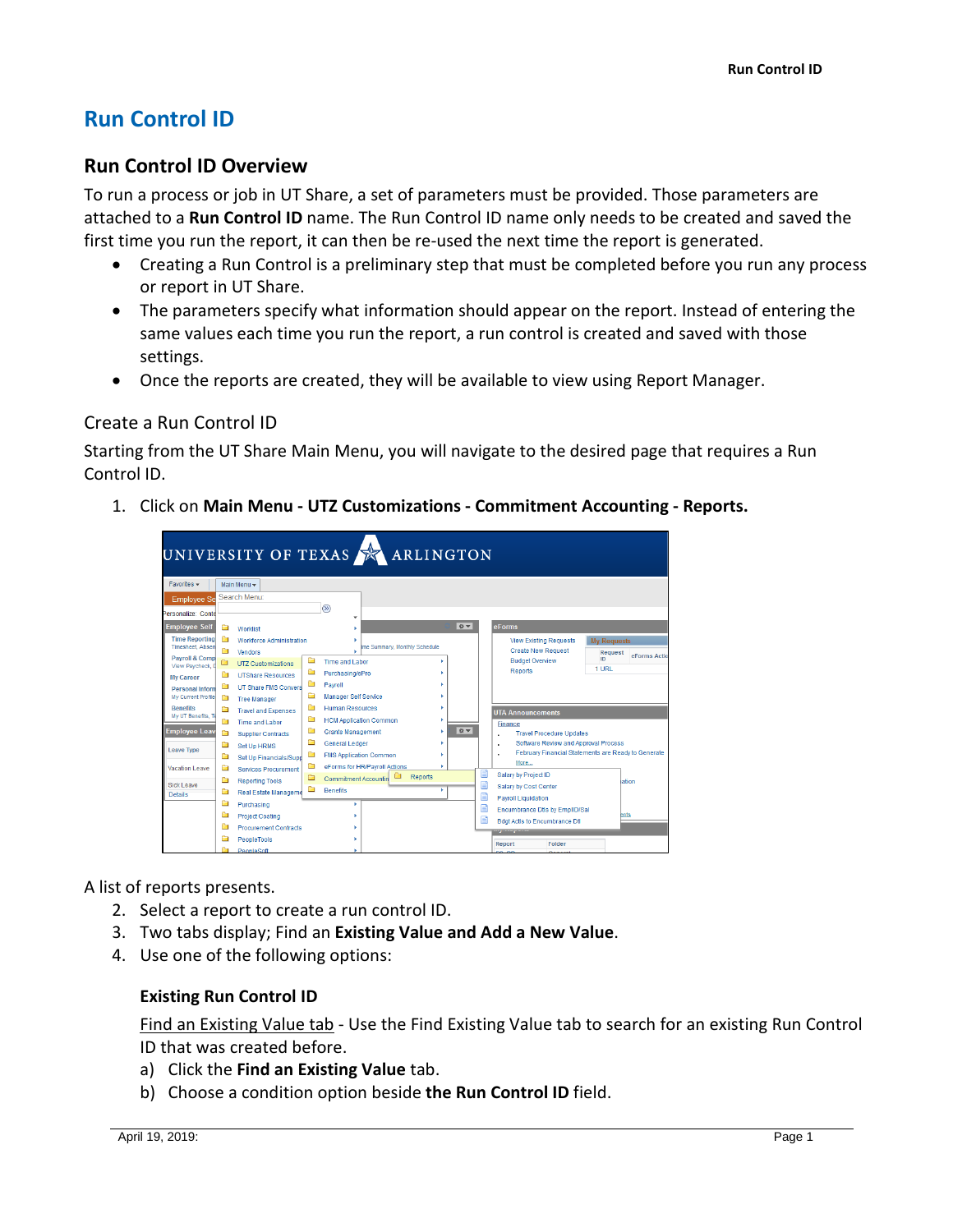- <span id="page-3-0"></span>c) Enter the Run Control ID name. (use the % as a wildcard to help find the Run Control). **OR**  leave the field blank.
- d) Click the **Search** button. Proceed to Step 4.

**Note:** *If you don't remember the Run Control ID, leave the field blank and press Search.*

| <b>Employee Self-Service</b><br>Training                                                      |
|-----------------------------------------------------------------------------------------------|
|                                                                                               |
| <b>Salary by Cost Center</b>                                                                  |
| Enter any information you have and click Search. Leave fields blank for a list of all values. |
| <b>Find an Existing Value</b><br>Add a New Value                                              |
| Search Criteria                                                                               |
| Run Control ID begins with $\sim$                                                             |
| Case Sensitive                                                                                |
| Basic Search <sup>2</sup> Save Search Criteria<br>Clear<br>Search                             |
|                                                                                               |
|                                                                                               |
| Find an Existing Value   Add a New Value                                                      |
|                                                                                               |

#### <span id="page-3-1"></span>Add a New Run Control ID

- 1. Add a New Value tab: Use the Add a New Value tab to create a new Run Control ID if this is your first time generating the report.
	- a) Click the **Add a New Value** TAB.
	- b) Name the **Run Control ID**.

**Note:** *The name should correspond with the process/job you are running:*

- *It is user specific and cannot be shared.*
- *It is case sensitive.*
- *Cannot contain spaces.*
- *30 characters is the maximum.*
- *Dashes, periods, underscores are allowed.*
- 2. Click the **ADD** button.

| <b>Employee Self-Service</b>             | Training               |  |  |
|------------------------------------------|------------------------|--|--|
|                                          |                        |  |  |
| <b>Salary by Cost Center</b>             |                        |  |  |
|                                          |                        |  |  |
| <b>Eind an Existing Value</b>            | <b>Add a New Value</b> |  |  |
| Run Control ID Salary.by.Cost.Center     |                        |  |  |
|                                          |                        |  |  |
| Add                                      |                        |  |  |
|                                          |                        |  |  |
| Find an Existing Value   Add a New Value |                        |  |  |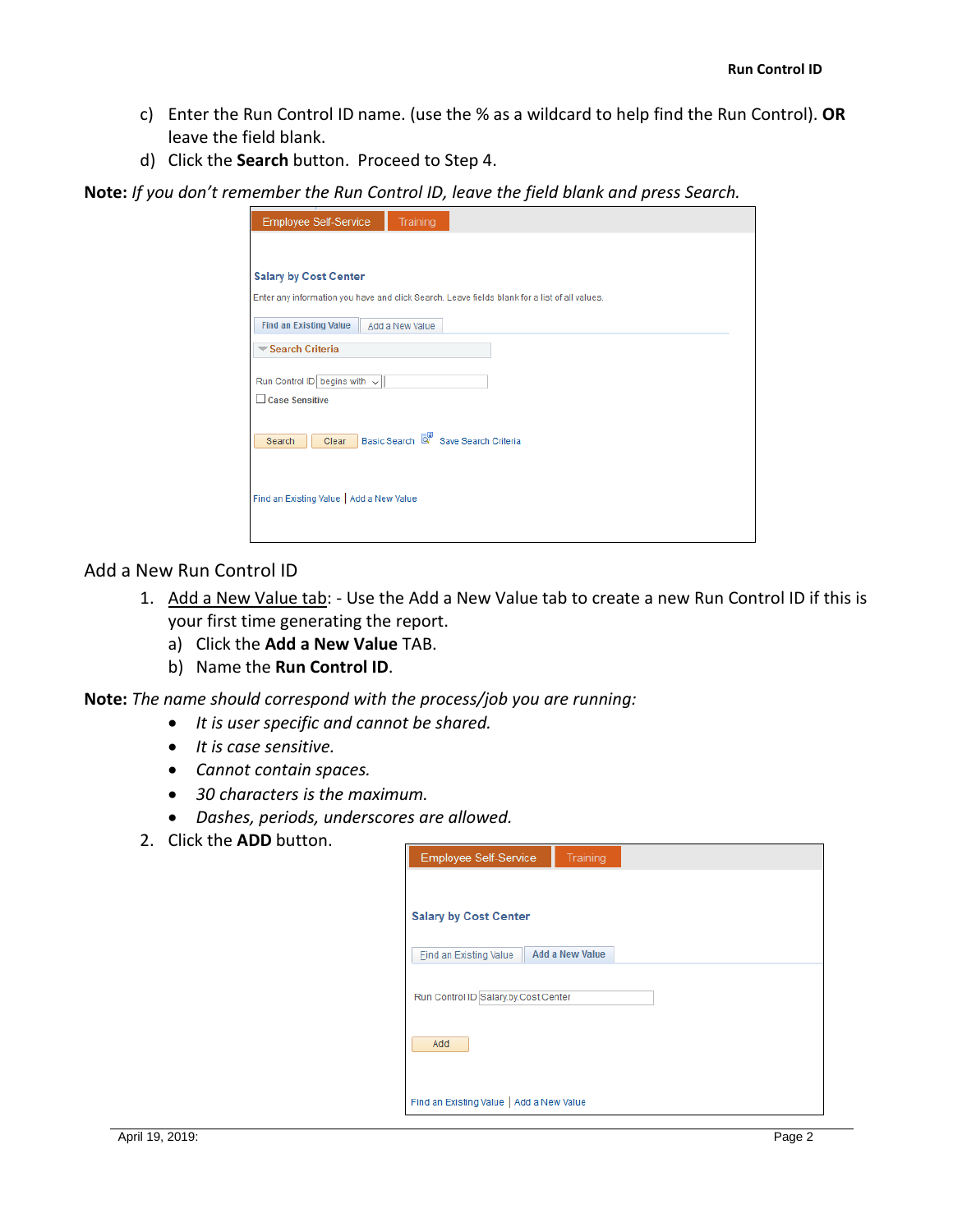#### <span id="page-4-0"></span>Report Parameters

The report parameters page is displayed. At the top-left corner of the page, you will notice the name of your Run Control ID.

The **Report Request Parameters** section contains the parameter values necessary to run a report. These will vary by report. The parameter values determine what information appears in the report. Fields with an asterisk (\*) are required.

|    | 1. Enter UTARL in the Set ID          | <b>Employee Self-Service</b>         | Training            |                                       |
|----|---------------------------------------|--------------------------------------|---------------------|---------------------------------------|
|    | field.                                |                                      |                     |                                       |
|    | 2. Enter the Fiscal Year.             |                                      |                     |                                       |
| 3. | Enter the <b>Period.</b>              | <b>Salary by Cost Center</b>         |                     |                                       |
|    | 4. Enter or search for the Cost       | Run Control ID Salary.by.Cost.Center |                     | Run<br>Report Manager Process Monitor |
|    | Center.                               | <b>Report Request Parameter(s)</b>   |                     |                                       |
|    | 5. Enter the <b>Empl ID</b> if        | <b>UTARL</b><br>*Set ID              | <b>UT Arlington</b> | 310 157<br>Q<br><b>Cost Center</b>    |
|    | needed, this is optional.             | 2019<br>*Fiscal Year                 |                     |                                       |
|    | 6. Click the <b>Save</b> button.      | 7Q<br>*Period                        |                     | <b>Empl ID</b>                        |
|    | 7. Click the <b>Run</b> button to run |                                      |                     |                                       |
|    | the process/job with the              | $1$ Save<br>$\boxed{=}$ Notify       |                     | ℱ<br>$\equiv$ Add<br>Update/Display   |
|    | parameters entered.                   |                                      |                     |                                       |
|    |                                       |                                      |                     |                                       |

**Note:** *In some cases, a process/job may not have any parameters, but a Run Control ID is still required to run the report (e.g. Birthday Report, Emergency Contact Report, etc.).* 

The Process Scheduler Request opens, and the process/job displays. You can have the report sent directly to your email, **OR** view the report through the Report Manager function or through your home page Report pagelet.

- 8. Select the **Type** from the drop down list.
	- Email will send the report directly to your email when it has processed.
	- Web will make the report available through the Report Manager.
- 9. Select the **Format** from the drop down list. Recommend to choose XLS or PDF.
- 10. Press **OK**

|    | <b>Employee Self-Service</b> | Training |                     |                           |                                      |                                   |                     |
|----|------------------------------|----------|---------------------|---------------------------|--------------------------------------|-----------------------------------|---------------------|
|    |                              |          |                     |                           |                                      |                                   |                     |
|    | Process Scheduler Request    |          |                     |                           |                                      |                                   |                     |
|    |                              |          |                     |                           |                                      |                                   |                     |
|    | User ID 6001363564           |          |                     |                           | Run Control ID Salary.by.Cost.Center |                                   |                     |
|    | <b>Server Name</b>           |          |                     | Run Date 04/17/2019       | n                                    |                                   |                     |
|    | <b>Recurrence</b>            |          |                     | Run Time 2:35:03PM        |                                      | <b>Reset to Current Date/Time</b> |                     |
|    | Time Zone                    | Q        |                     |                           |                                      |                                   |                     |
|    | <b>Process List</b>          |          |                     |                           |                                      |                                   |                     |
|    | <b>Select</b> Description    |          | <b>Process Name</b> | <b>Process Type</b>       | *Type                                | *Format                           | <b>Distribution</b> |
| ☑  | Salary by Cost Center        |          | UTZHC509            | <b>Application Engine</b> | Email                                | <b>XLS</b>                        | $\vee$ Distribution |
|    |                              |          |                     |                           |                                      | <b>HTM</b>                        |                     |
|    |                              |          |                     |                           | File                                 | <b>PDF</b>                        |                     |
|    |                              |          |                     |                           | Web                                  | <b>TXT</b>                        |                     |
|    |                              |          |                     |                           | Window                               | <b>XLS</b>                        |                     |
| OK | Cancel                       |          |                     |                           |                                      | <b>XML</b>                        |                     |
|    |                              |          |                     |                           |                                      | <b>XMLP</b>                       |                     |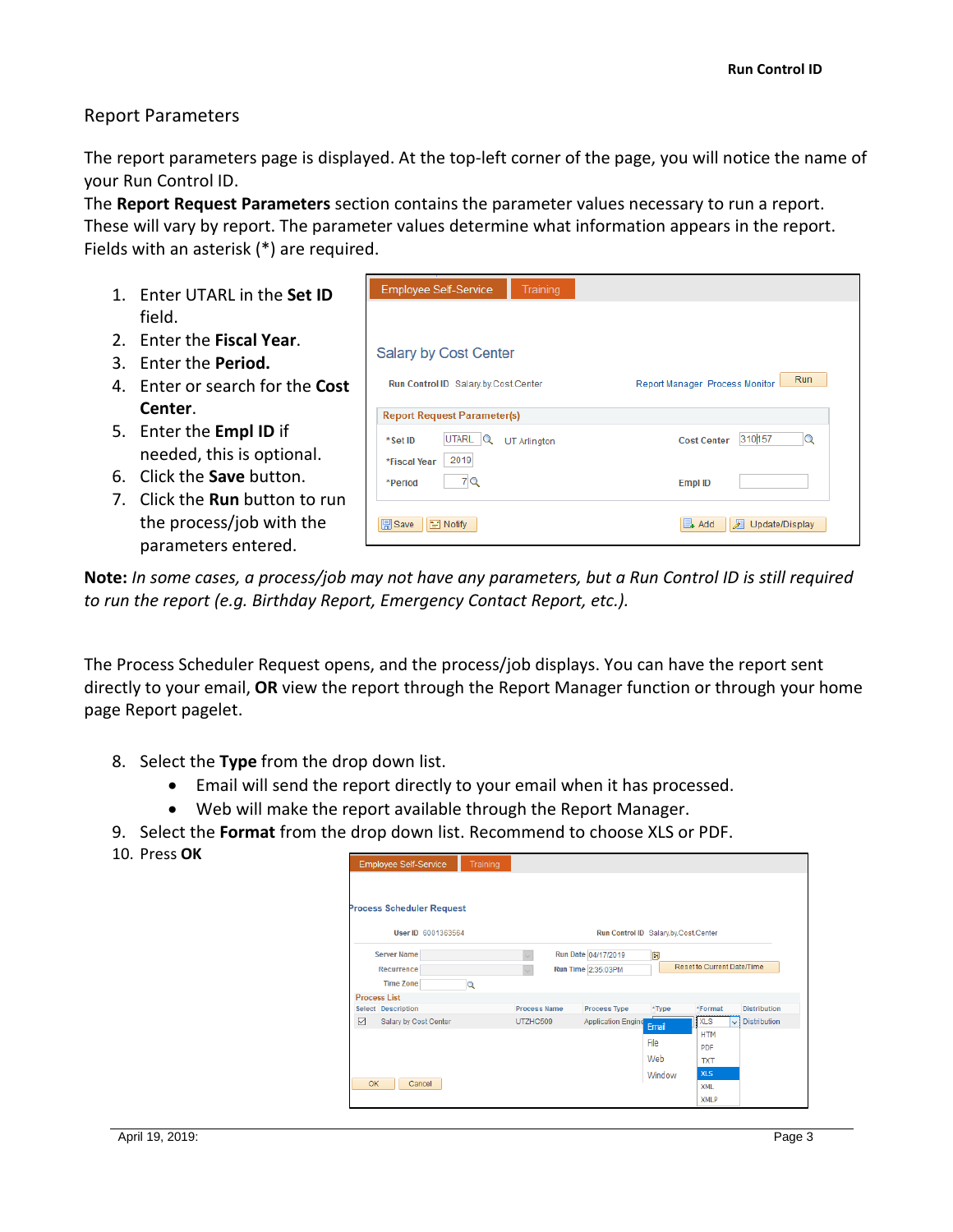#### <span id="page-5-0"></span>Process Monitor

A Process Instance number is assigned. This is like a tracking number for your process/job.

1. Click the blue Process Monitor link to see the status of your process/job.

| <b>Employee Self-Service</b>             | Training                           |                                                                            |
|------------------------------------------|------------------------------------|----------------------------------------------------------------------------|
|                                          |                                    |                                                                            |
| <b>Salary by Cost Center</b>             |                                    |                                                                            |
| Run Control ID Salary.by.Cost.Center     |                                    | Run<br>Report Manager Process Monitor                                      |
|                                          |                                    | Process Instance: 1610630                                                  |
| <b>Report Request Parameter(s)</b>       |                                    |                                                                            |
| <b>UTARL</b><br>Q<br>*Set ID             | <b>UT Arlington</b>                | 310157<br>Q<br><b>Cost Center</b>                                          |
| 2019<br>*Fiscal Year                     |                                    |                                                                            |
| 7 Q<br>*Period                           | Period 7 - 2019-03-01              | 6001363564<br><b>Empl ID</b>                                               |
| $\mathbb{R}$ Save<br>of Return to Search | Previous in List<br>H <sub>1</sub> | $\Box$ Add<br>犀<br>$\equiv$ Notify<br>Update/Display<br>Next in List<br>』三 |

The most recent job appears in the list. The initial status of the report status is "Queued" and the Distribution Status is N/A. The report is complete when *the Run Status becomes Success, and the Distribution Status is Posted*. Once the report is complete go to step 13.

**Note:** *If the job is not completed, press the Refresh button. Refresh does not speed-up the process of generating the report, it just refreshes the screen.*

2. Click the blue "Go back to ...." link at the bottom of the page to go back.

*Note: the "Go back to…." will vary depending on the job/process you are running.*

|                                      | <b>View Process Request For</b> |          |                           |                           |            |                           |                    |                   |                        |                |
|--------------------------------------|---------------------------------|----------|---------------------------|---------------------------|------------|---------------------------|--------------------|-------------------|------------------------|----------------|
| User ID                              | 6001363564                      | $\alpha$ | Type                      | $\backsim$<br>Last        | $\omega$   | $\mathbf{1}$              | $\backsim$<br>Days | Refresh           |                        |                |
| Server                               |                                 | $\circ$  | Name                      | $\alpha$<br>Instance From |            | Instance To               |                    |                   |                        |                |
| <b>Process List</b><br>晖<br>$\alpha$ |                                 |          |                           |                           |            |                           |                    | ×<br>$\lambda$    | $1-4$ of $4$<br>$\geq$ | View All<br> v |
|                                      |                                 |          |                           | Process                   | User       | Run Date/Time             |                    | <b>Run Status</b> | <b>Distribution</b>    | <b>Details</b> |
| Select                               | Instance                        | Seq.     | Process Type              | Name                      |            |                           |                    |                   | <b>Status</b>          |                |
| $\Box$                               | 1610630                         |          | Application Engine        | UTZHC509                  | 6001363564 | 04/18/2019 12:00:07PM CDT |                    | Success           | Posted                 | Details        |
|                                      | 1610219                         |          | <b>Application Engine</b> | UTZHC509                  | 6001363564 | 04/17/2019 2:31:01PM CDT  |                    | <b>Success</b>    | Posted                 | <b>Details</b> |
| n<br>O                               | 1610218                         |          | <b>Application Engine</b> | UTZHC509                  | 6001363564 | 04/17/2019 2:29:10PM CDT  |                    | Success           | Posted                 | <b>Details</b> |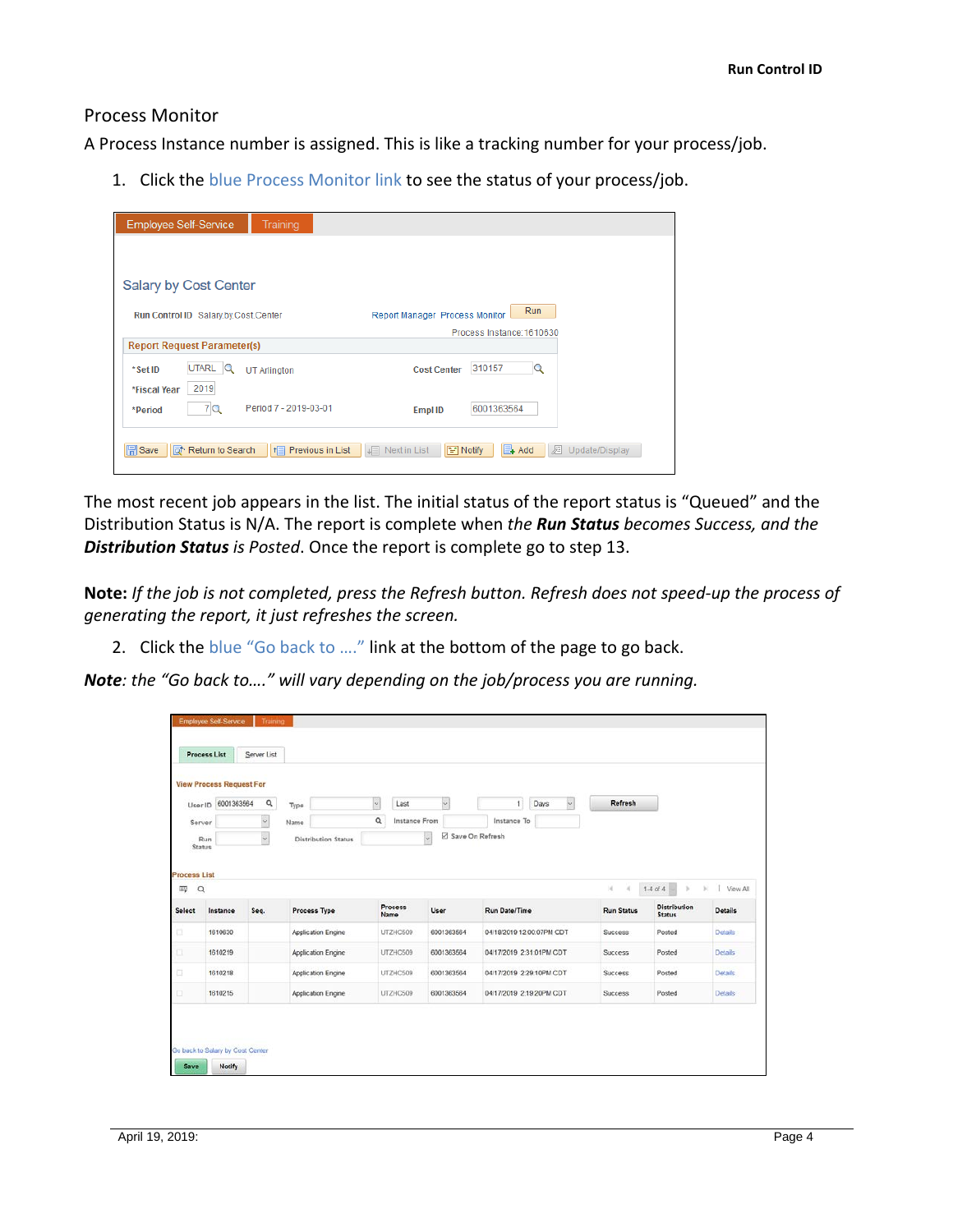| <b>Run Status Definitions</b>                                                         | <b>Distribution Status Definitions</b>           |
|---------------------------------------------------------------------------------------|--------------------------------------------------|
| <b>Queued</b> $-$ The process is waiting to run.                                      | <b>Queued</b> $-$ The process is waiting to run. |
| Initiated - The process has started.                                                  | $NA$ – The process is still running.             |
| <b>Processing – The process is running.</b>                                           | <b>Posted</b> – The report has posted.           |
| No Success - The process did not run. Make sure<br>the report parameters are correct. | Not Posted - The report did not post.            |
| <b>Warning - The process ran, but there may be a</b>                                  |                                                  |
| problem.                                                                              |                                                  |
| <b>Success</b> – The process ran successfully.                                        |                                                  |

### <span id="page-6-0"></span>Report Manager

1. Click the blue Report Manager link to view the report.

| <b>Employee Self-Service</b>                          | <b>Training</b>                |                                                                                   |
|-------------------------------------------------------|--------------------------------|-----------------------------------------------------------------------------------|
|                                                       |                                |                                                                                   |
| <b>Salary by Cost Center</b>                          |                                |                                                                                   |
| Run Control ID Salary.by.Cost.Center                  |                                | Run<br>Report Manager Process Monitor                                             |
|                                                       |                                | Process Instance: 1610630                                                         |
| <b>Report Request Parameter(s)</b>                    |                                |                                                                                   |
| <b>UTARL</b><br>lQ<br>*Set ID<br>2019<br>*Fiscal Year | <b>UT Arlington</b>            | 310157<br>Q<br><b>Cost Center</b>                                                 |
| 7 Q<br>*Period                                        | Period 7 - 2019-03-01          | 6001363564<br><b>Empl ID</b>                                                      |
| <b>日</b> Save<br>o <sup>t</sup> Return to Search      | Previous in List<br>$\uparrow$ | 犀<br>$\Box$ Add<br>$\downarrow$ Next in List<br>$\equiv$ Notify<br>Update/Display |

2. Click the report that matches the Process Instance number and the output file that you selected earlier.

|                | List<br>Explorer                    | Administration            | <b>Archives</b>            |                    |   |                         |                |              |               |
|----------------|-------------------------------------|---------------------------|----------------------------|--------------------|---|-------------------------|----------------|--------------|---------------|
|                | <b>View Reports For</b>             |                           |                            |                    |   |                         |                |              |               |
|                | Folder                              |                           | Instance                   | to                 |   | Refresh                 |                |              |               |
|                | Name                                |                           | Created On                 |                    | 節 | Last<br>V               |                | 1<br>Days    | iG.           |
|                | Report                              | <b>Report Description</b> |                            | <b>Folder Name</b> |   | Completion<br>Date/Time |                | Report<br>ID | Process       |
| Œ,             | $\Omega$                            |                           |                            |                    |   | A <br>$\mathcal{A}$     | $1 - 7$ of $7$ | Þ            | ×<br>View All |
|                |                                     |                           |                            |                    |   |                         |                |              | Instance      |
|                | 1 UTZHC509                          |                           | SALARY BY COST CENTER      | General            |   | 04/18/19 12:02PM        |                | 896846       | 1610630       |
| $\overline{2}$ | UTZ HC509 -<br>UTZ HC509.xlsx       |                           | UTZ HC509 - UTZ HC509 XLSX | General            |   | 04/18/19 12:02PM        |                | 896849       | 1610630       |
|                | 3 UTZHC509                          |                           | SALARY BY COST CENTER      | General            |   | 04/17/19 2:32PM         |                | 896438       | 1610219       |
| 4              | <b>UTZ HC509-</b><br>UTZ HC509.xlsx |                           | UTZ HC509 - UTZ HC509.XLSX | General            |   | 04/17/19 2:32PM         |                | 896439       | 1610218       |
|                | <b>5 UTZHC509</b>                   |                           | SALARY BY COST CENTER      | General            |   | 04/17/19 2:32PM         |                | 896437       | 1610218       |
|                |                                     |                           | UTZ HC509 - UTZ HC509 XLSX | General            |   | 04/17/19 2:21PM         |                | 896434       | 1610215       |
| $\mathbf{e}$   | <b>UTZ HC509-</b><br>UTZ HC509 xlsx |                           |                            |                    |   |                         |                |              | 1610215       |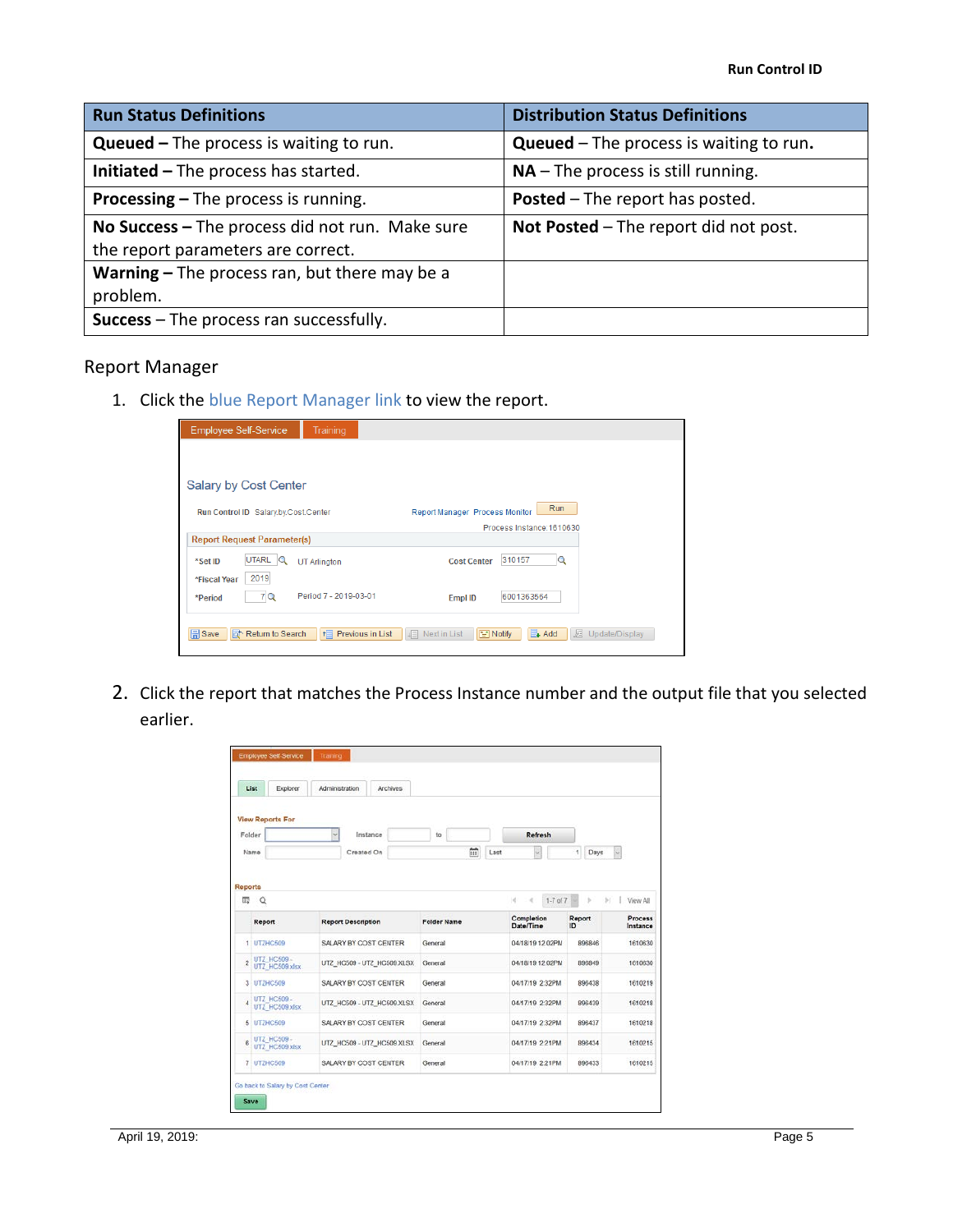The **Report Index** page may display depending on the tab you use.

3. Click on the **blue report name link** you want to view.

| Favorites $\star$<br>Main Menu -         |                            | > UTZ Customizations $\star$ > Commitment Accounting $\star$ > Reports $\star$ > Salary by Cost Center > Report Manager |  |
|------------------------------------------|----------------------------|-------------------------------------------------------------------------------------------------------------------------|--|
| <b>Employee Self-Service</b><br>Training |                            |                                                                                                                         |  |
|                                          |                            |                                                                                                                         |  |
|                                          |                            |                                                                                                                         |  |
| Report                                   |                            |                                                                                                                         |  |
| Report ID 896849                         | Process Instance 1610630   | Message Log                                                                                                             |  |
| Name XMLP                                | Process Type XML Publisher |                                                                                                                         |  |
| Run Status Success                       |                            |                                                                                                                         |  |
|                                          |                            |                                                                                                                         |  |
| UTZ_HC509 - UTZ_HC509.xlsx               |                            |                                                                                                                         |  |
| <b>Distribution Details</b>              |                            |                                                                                                                         |  |
| <b>Distribution Node PS-HTTP</b>         | Expiration Date 06/02/2019 |                                                                                                                         |  |
|                                          |                            |                                                                                                                         |  |
|                                          |                            |                                                                                                                         |  |
| <b>File List</b>                         |                            |                                                                                                                         |  |
| <b>Name</b>                              | <b>File Size (bytes)</b>   | <b>Datetime Created</b>                                                                                                 |  |
| UTZ HC509.xlsx                           | 6,037                      | 04/18/2019 12:02:41.685639PM CDT                                                                                        |  |
| <b>Distribute To</b>                     |                            |                                                                                                                         |  |
| <b>Distribution ID Type</b>              | *Distribution ID           |                                                                                                                         |  |
| <b>User</b>                              | 6001363564                 |                                                                                                                         |  |
|                                          |                            |                                                                                                                         |  |

**Note:** *Depending on your browser and/or the file type, you may be presented with a dialog box prompting you to Save or Open the report; or the report will open immediately in a new window.*

4. Export the report to excel to save the file, format and print as needed.

To return to a specific page in the process, click a link in the navigation path at the top (breadcrumb trail).

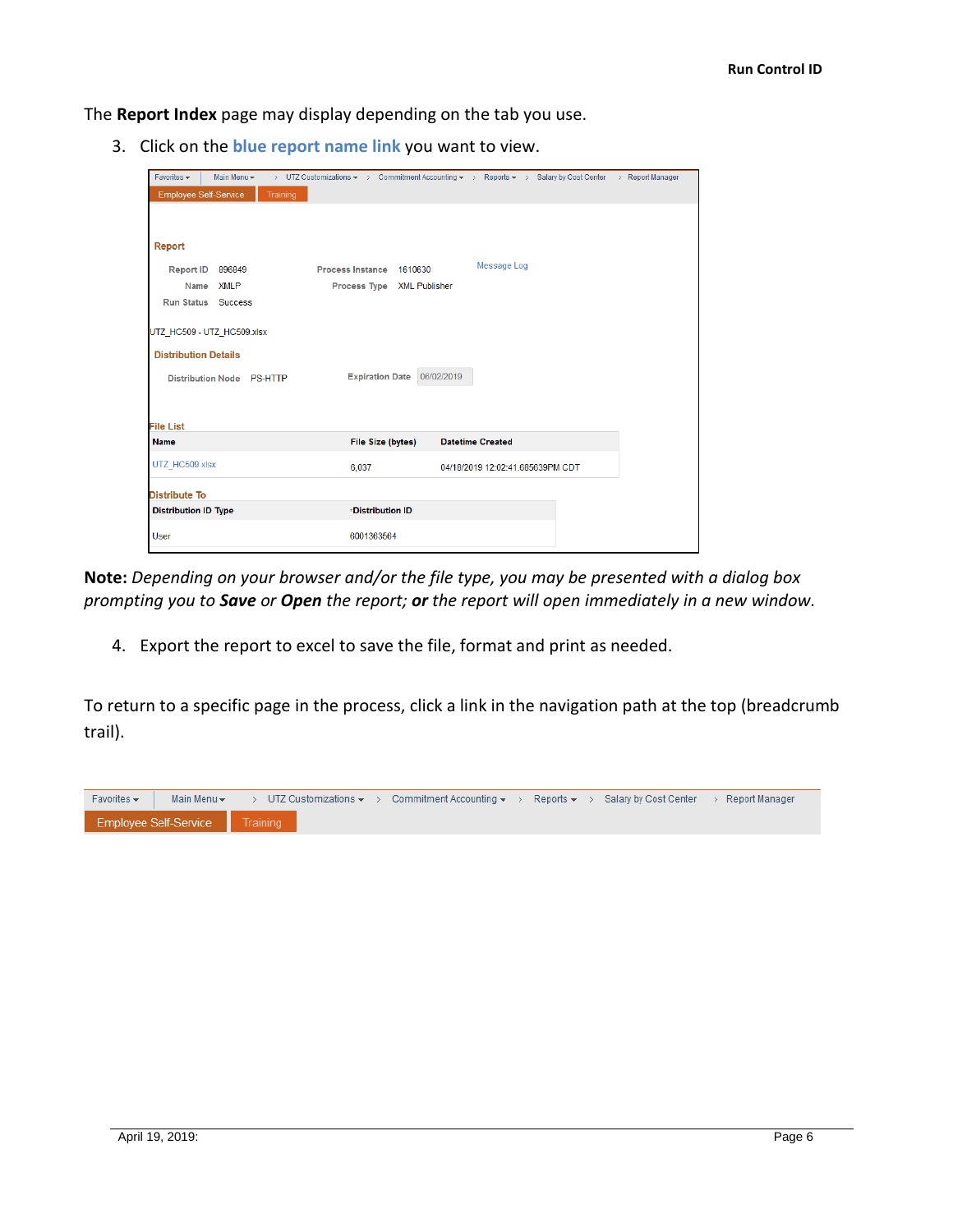# <span id="page-8-0"></span>**Optional**

#### <span id="page-8-1"></span>**Distribute Reports to Additional Recipients**

When reports are run, they can be shared with others. The reports are sent to other users using the Distribution link when it is available. Starting from the UT Share Main Menu, navigate to the desired page and enter a run control ID. Once the report parameters page is displayed, update the conditions for the report (if necessary).

1. In this example, the parameters for the report have already been entered. You are ready to generate the report.

| <b>Salary by Cost Center</b><br>,,,,,,,,,,,,,,,,,,,,,,,,,,<br>Run<br>Report Manager Process Monito<br>Run Control ID Salary.by.Cost.Center<br><b>Report Request Parameter(s)</b><br><b>UTARL</b><br>310157<br>Q<br>*Set ID<br><b>Cost Center</b><br><b>UT Arlington</b><br>2019<br>*Fiscal Year<br>Period 7 - 2019-03-01<br>6001363564<br>7Q<br>*Period<br><b>Empl ID</b> | <b>Employee Self-Service</b>         | <b>Training</b> |  |                                         |  |  |  |  |  |  |
|---------------------------------------------------------------------------------------------------------------------------------------------------------------------------------------------------------------------------------------------------------------------------------------------------------------------------------------------------------------------------|--------------------------------------|-----------------|--|-----------------------------------------|--|--|--|--|--|--|
|                                                                                                                                                                                                                                                                                                                                                                           |                                      |                 |  |                                         |  |  |  |  |  |  |
|                                                                                                                                                                                                                                                                                                                                                                           |                                      |                 |  |                                         |  |  |  |  |  |  |
|                                                                                                                                                                                                                                                                                                                                                                           |                                      |                 |  |                                         |  |  |  |  |  |  |
|                                                                                                                                                                                                                                                                                                                                                                           |                                      |                 |  |                                         |  |  |  |  |  |  |
|                                                                                                                                                                                                                                                                                                                                                                           |                                      |                 |  |                                         |  |  |  |  |  |  |
|                                                                                                                                                                                                                                                                                                                                                                           |                                      |                 |  |                                         |  |  |  |  |  |  |
|                                                                                                                                                                                                                                                                                                                                                                           |                                      |                 |  |                                         |  |  |  |  |  |  |
| ↑ Previous in List   ↓ Next in List<br>$\equiv$ Notify                                                                                                                                                                                                                                                                                                                    | <b>日</b> Save<br>of Return to Search |                 |  | $\mathbb{R}$ Add<br>犀<br>Update/Display |  |  |  |  |  |  |

2. Click the **Run** Run button.

The Process Scheduler Request page displays. This is the page used to indicate the report output format (e.g. PDF or XLS) and to distribute the report to additional recipients.

3. Click the blue Distribution link.

| Favorites $\star$                | Main Menu $\star$     | $\mathcal{S}$ |                     |                                      |       |                                      | UTZ Customizations $\star$ > Commitment Accounting $\star$ > Reports $\star$ > Salary by Cost Center |  |
|----------------------------------|-----------------------|---------------|---------------------|--------------------------------------|-------|--------------------------------------|------------------------------------------------------------------------------------------------------|--|
| <b>Employee Self-Service</b>     |                       | Training      |                     |                                      |       |                                      |                                                                                                      |  |
|                                  |                       |               |                     |                                      |       |                                      |                                                                                                      |  |
|                                  |                       |               |                     |                                      |       |                                      |                                                                                                      |  |
| <b>Process Scheduler Request</b> |                       |               |                     |                                      |       |                                      |                                                                                                      |  |
|                                  | User ID 6001363564    |               |                     | Run Control ID Salary.by.Cost.Center |       |                                      |                                                                                                      |  |
| <b>Server Name</b>               |                       |               |                     | Run Date 04/19/2019                  | Ħ     |                                      |                                                                                                      |  |
| <b>Recurrence</b>                |                       |               |                     | Run Time 10:38:32AM                  |       | Reset to Current Date/Time           |                                                                                                      |  |
| <b>Time Zone</b>                 | Q                     |               |                     |                                      |       |                                      |                                                                                                      |  |
| <b>Process List</b>              |                       |               |                     |                                      |       |                                      |                                                                                                      |  |
| <b>Select Description</b>        |                       |               | <b>Process Name</b> | <b>Process Type</b>                  | *Type | *Format                              | <b>Distribution</b>                                                                                  |  |
| $\checkmark$                     | Salary by Cost Center |               | UTZHC509            | <b>Application Engine</b>            | Web   | <b>XLS</b><br>$\vee$<br>$\checkmark$ | <b>Distribution</b>                                                                                  |  |
|                                  |                       |               |                     |                                      |       |                                      |                                                                                                      |  |
|                                  |                       |               |                     |                                      |       |                                      |                                                                                                      |  |
|                                  |                       |               |                     |                                      |       |                                      |                                                                                                      |  |
| <b>OK</b>                        | Cancel                |               |                     |                                      |       |                                      |                                                                                                      |  |
|                                  |                       |               |                     |                                      |       |                                      |                                                                                                      |  |